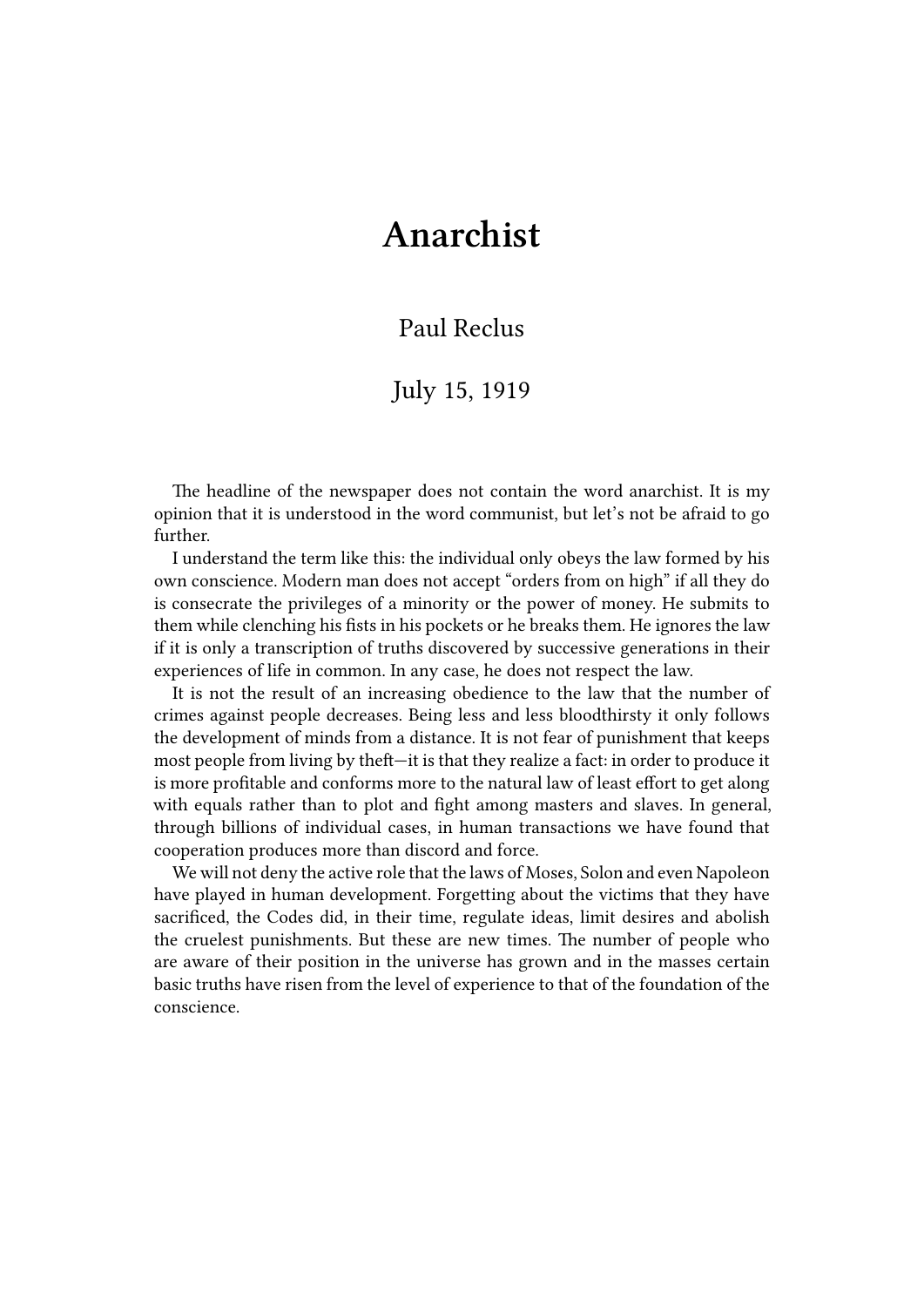That all men have not found a satisfying personal morality is an undeniable fact and the crisis of savagery that is running rampant in humanity has thrown us backward a generation or more, but cannot the anarchist show us the way? Reveal an ideal to those who are looking to better themselves? Proclaim the superiority of educating young brains rather than the coercion by adults? Search for the conditions favorable to the development of responsibility?

For me, the word anarchist also has a sense of sincerity; it can reveal the immensity of the task. In today's complex societies, to organize a group using nothing but the play of passions as a support.

But really, is a word necessary for all this? Basically, we are guided by our temperament and then our opinion is added on. We tumble down the hill of our passions and if we don't try to hide them, we formulate ideas that adapt to them and use them as a banner. Our first actions were as communists, but after thinking about it we became anarchists. Of course there are those who instinctually do not want to submit to any authority, but we must see that they sometimes have a will that they try to impose on others.

Anarchist! So what! Ravachol or any one else whose different temperament brought them into the same camp… We'll let Villain accuse the impulsive.

So, it is about a "law formulated by the conscience" or, if you prefer, the "absence of exterior law", which does not prevent the anarchist from having his own law, inseparable from his morality, overseeing the actions of his public and private life. To take the initiative and feel its responsibility, to educate without pedantry, to be moral without vanity and to learn every day from the baser instincts are some of the difficulties in this.

Well, they tell us, some other term would be better: autoarch or something like that. Perhaps, but anarchist has suffered the insults of time and, since we have no reason to distort it, we understand it very well.

I am an anarchist.